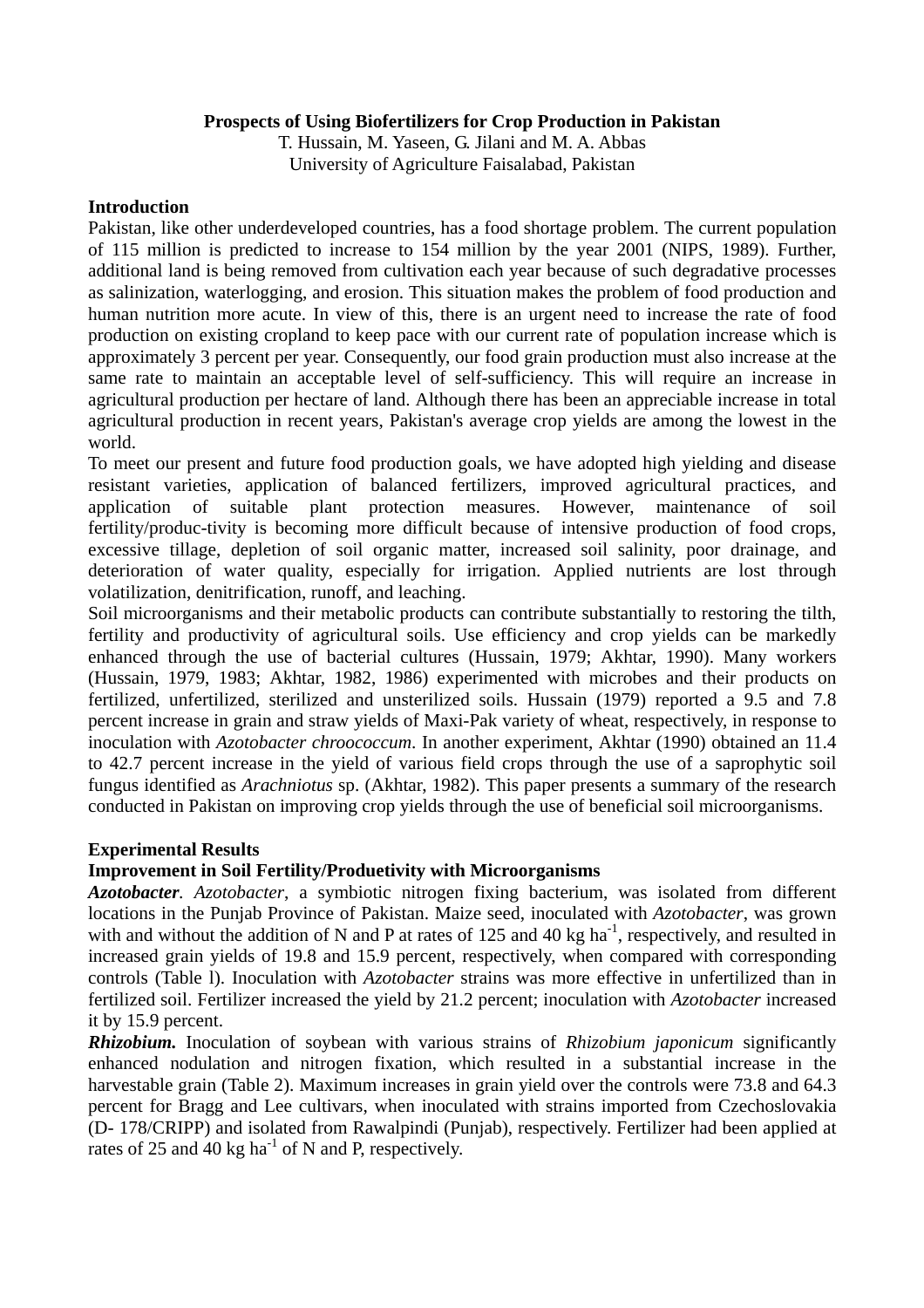|                   | <b>Unfertilized Yield</b> | <b>Yield Increase</b> | <b>Fertilized Yield</b> | <b>Yield Increase</b> |
|-------------------|---------------------------|-----------------------|-------------------------|-----------------------|
| <b>Strain No.</b> | $(t \text{ ha}^{-1})$     | (%)                   | $(t \, ha^{-1})$        | $(\%)$                |
| A <sub>0</sub>    | 5.87bc                    |                       | $7.11$ cde              |                       |
| A <sub>1</sub>    | 5.72bc                    | $-1.5$                | 6.63c                   | $-6.7$                |
| A <sub>2</sub>    | 5.97bc                    | 1.7                   | 7.33bcde                | 3.1                   |
| A <sub>3</sub>    | 6.86ab                    | 16.9                  | 8.24a                   | 15.9                  |
| A <sub>4</sub>    | 5.72c                     | $-1.5$                | 6.83de                  | 3.9                   |
| A <sub>5</sub>    | 6.72abc                   | 14.5                  | 8.14abc                 | 14.5                  |
| A <sub>6</sub>    | 6.32abc                   | 4.5                   | 7.63abcd                | 7.3                   |
| A7                | 6.67abc                   | 13.6                  | 8.14abc                 | 14.5                  |
| A8                | 6.57abc                   | 11.9                  | 7.85abc                 | 10.4                  |
| A <sup>9</sup>    | 7.03a                     | 19.8                  | 8.24a                   | 15.9                  |
| A10               | 6.60abc                   | 12.4                  | 6.89abc                 | 3.1                   |
| A11               | 6.42abc                   | 5.6                   | 7.84abc                 | 10.3                  |

**Table 1. Effect of Seed Inoculation with Different** *Azotobacter* **Strains on Maize Grain Yield When Sown in Fertilized and Unfertilized Soils.** 

Treatment means in a column sharing the same letter are not significantly different at the 5% probability level. Source: Hussain *et al*. (1987)

|                | of soybean Cultivals bragg and Lee. |                       |                    |                       |  |
|----------------|-------------------------------------|-----------------------|--------------------|-----------------------|--|
|                | <b>Bragg</b>                        |                       |                    | Lee                   |  |
| <b>Strains</b> | <b>Grain Yield</b>                  | <b>Yield Increase</b> | <b>Grain Yield</b> | <b>Yield Increase</b> |  |
|                | $(kg ha^{-1})$                      | $(\%)$                | $(kg ha^{-1})$     | $(\%)$                |  |
| Control        | 296.6                               |                       | 174.9              | $\overline{0}$        |  |
| Rawalpindi 1   | 402.5                               | 35.6                  | 287.5              | 64.3                  |  |
| Rawalpindi 2   | 301.4                               | 1.6                   | 237.1              | 35.5                  |  |
| Rawalpindi 3   | 311.3                               | 4.9                   | 237.4              | 35.6                  |  |
| Mansehra 1     | 384.0                               | 29.4                  | 237.1              | 35.5                  |  |
| Mansehra 2     | 367.7                               | 23.7                  | 229.4              | 31.1                  |  |
| Abbottabad     | 437.7                               | 48.3                  | 196.8              | 13.0                  |  |
| Peshawar       | 350.2                               | 18.0                  | 244.8              | 40.8                  |  |
| 311b-110       | 317.7                               | 5.2                   | 215.0              | 22.7                  |  |
| 311b-122       | 323.8                               | 9.1                   | 276.7              | 58.1                  |  |
| 311b-142       | 379.2                               | 27.8                  | 242.4              | 38.5                  |  |
| 311b-143       | 339.4                               | 16.7                  | 214.3              | 22.6                  |  |
| D-211/CRIPP    | 413.5                               | 39.4                  | 216.5              | 23.7                  |  |
| D-156/CRIPP    | 369.8                               | 24.7                  | 201.1              | 14.9                  |  |
| D-177/CRIPP    | 386.6                               | 30.3                  | 228.0              | 30.3                  |  |
| D-178/CRIPP    | 515.5                               | 73.8                  | 215.8              | 23.3                  |  |
| D-212/CRIPP    | 279.6                               | 0.8                   | 191.0              | 9.1                   |  |

**Table 2. Effect of Seed Inoculation with Different Strains of** *Rhizobium japonicum* **on the Yield of Soybean Cultivars Bragg and Lee.** 

Source: Hussain and Arshad (1984)

**Blue Green Algae.** Blue green algae isolated from soils of Gujrat, Sheikhupura and Faisalabad were added to pots along with P and K at 24 and 45 kg ha<sup>-1</sup>, respectively, before rice (variety IR-6) was grown. The results (Table 3) showed that, in most cases, the application of algae increased grain yield significantly. Grain yield with Sheikhupura No. 2 and PK was 36.8 percent higher than with PK alone, and 40.3 percent higher than the control.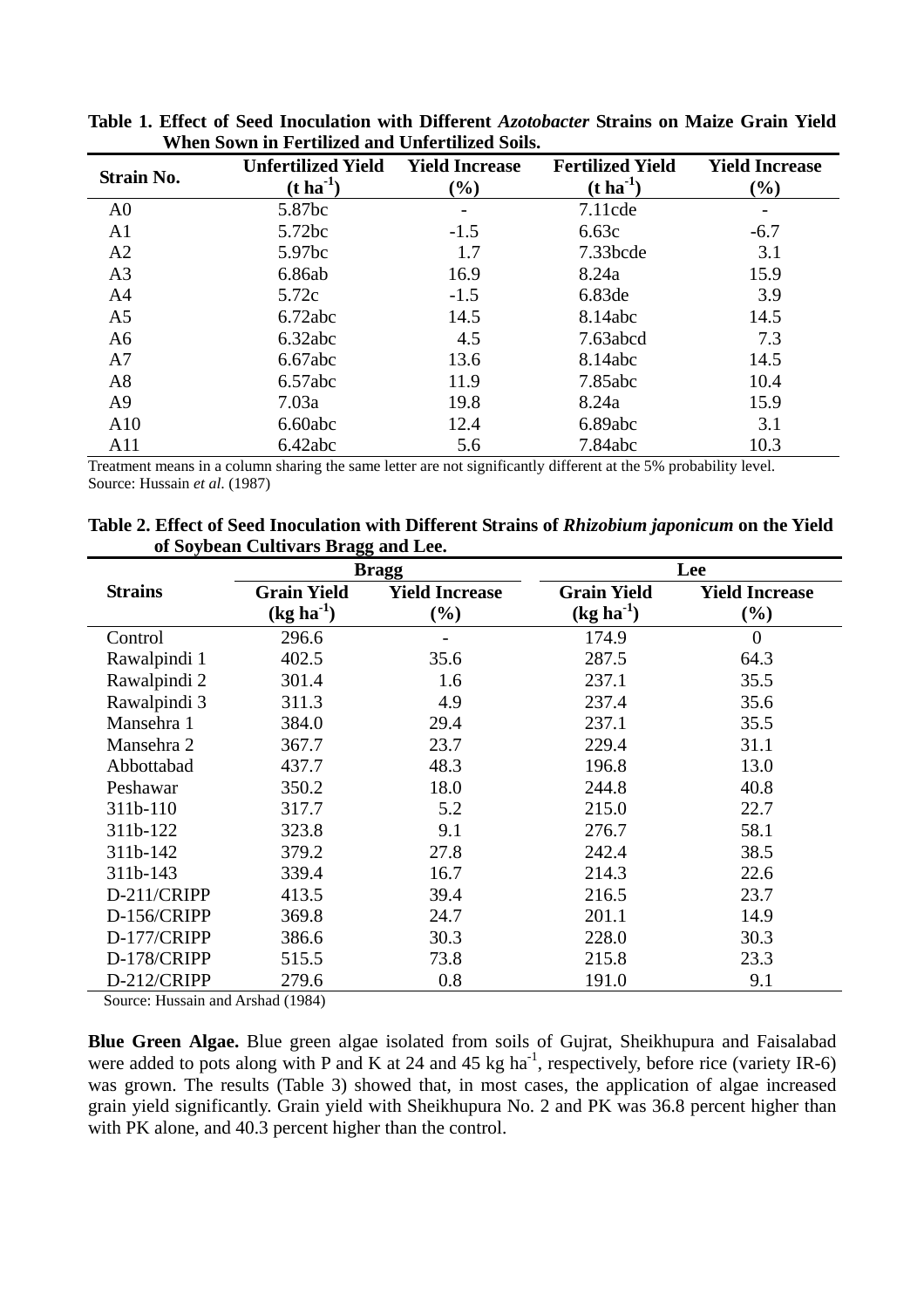| <b>Treatment</b>               | Rice Yield (g pot <sup>-1</sup> | <b>Yield Increase</b> (%) |
|--------------------------------|---------------------------------|---------------------------|
| Control                        | 28.5e                           |                           |
| <b>NPK</b>                     | 29.5de                          | 3.5                       |
| PK.                            | 29.5de                          | 3.5                       |
| $PK + BGA$ (Gujrat No. 1)      | 34.5bc                          | 21.0                      |
| $PK + BGA$ (Gujrat No. 2)      | 36.7ab                          | 28.9                      |
| $PK + BGA$ (Faisalabad No. 1)  | 34.5bc                          | 21.0                      |
| $PK + BGA$ (Faisalabad No. 2)  | 31.0cde                         | 8.8                       |
| $PK + BGA$ (Faisalabad No. 3)  | 33.7bcd                         | 18.4                      |
| $PK + BGA$ (Sheikhupura No. 2) | 40.0a                           | 40.3                      |

**Table 3. Effect of Blue Green Algae (BGA) on Yield of Paddy Rice.** 

Rate of fertilizer applied: N at 55 kg ha<sup>-1</sup>; P at 24 kg ha<sup>-1</sup>; K at 45 kg ha<sup>-1</sup>.

Treatment means sharing the same letters are not significantly different at the 5% probability level. Source: Hussain (1983)

**Fungi.** Studies to determine the effect of inoculating soil with the fungus *Arachniotus* sp. on the yield of wheat and rice were recently initiated in Pakistan. Experimental data support the hypothesis that this fungus increased the yield of wheat grain and its content of N, P and K. The best results were achieved when it was applied at a rate of 10 kg ha<sup>-1</sup> along with chaffed wheat straw amended with urea (12.5 kg ha<sup>-1</sup>) in fields where large applications of fertilizers (120-90-60 kg ha<sup>-1</sup> of N-P-K) had failed to give any significant response (Table 4). The increase in grain yield in nutrient depleted soil was equivalent to the yield obtained through the application of fertilizer valued at about three times its estimated cost.

| Table 4. Effect of <i>Arachnlotus</i> sp. on Grain Yield and Uptake of Nitrogen, Phosphorus and |  |  |  |
|-------------------------------------------------------------------------------------------------|--|--|--|
| Potassium by Wheat.                                                                             |  |  |  |

| <b>Treatment</b>                                                                           | <b>Grain Yield</b><br>$(kg ha-1)$ | <b>Yield Increase</b><br>$(\%)$ | N-uptake in<br>Grain $(kg ha-1)$ | <b>P-uptake in Grain</b><br>$(kg ha-1)$ | K-uptake in<br>Grain $(kg ha-1)$ |
|--------------------------------------------------------------------------------------------|-----------------------------------|---------------------------------|----------------------------------|-----------------------------------------|----------------------------------|
| Control                                                                                    | 3736e                             |                                 | 39.8f                            | 10.0 <sub>d</sub>                       | 16.6d                            |
| Wheat straw $(198 \text{ kg ha}^{-1})$<br>$+$ urea (12.5 kg ha <sup>-1</sup> )             | 4296bc                            | 15.0                            | 57.2bc                           | 12.9cd                                  | 20.2 <sub>bc</sub>               |
| Fungus inoculum<br>$(5 \text{ kg ha}^{-1}) + T2$                                           | 4393ab                            | 17.6                            | 59.6ab                           | 13.7 <sub>bc</sub>                      | 21.3ab                           |
| Fungus inoculum<br>$(10 \text{ kg ha}^{-1}) + T2$                                          | 4595a                             | 23.0                            | 64.8a                            | 17.0a                                   | 23.4a                            |
| Fungus inoculum<br>$(5 \text{ kg ha}^{-1}) + T2$<br>+ NPK (120-90-60 kg ha <sup>-1</sup> ) | 4046cd                            | 8.1                             | 50.8cde                          | 16.1ab                                  | 21.1ab                           |
| Fungus inoculum<br>$(5 \text{ kg}^{-1}) + T2$<br>+ NPK (60-45-30 kg ha <sup>-1</sup> )     | 4065cd                            | 8.9                             | 51.9cd                           | 13.7bc                                  | 20.3 <sub>bc</sub>               |
| NPK (120-90-60 kg ha <sup>-1</sup> )<br>$+T2$                                              | 3945cde                           | 5.6                             | 46.0 <sub>cef</sub>              | 13.8bc                                  | 18.5cd                           |
| NPK (120-90-60 kg ha <sup>-1</sup> )                                                       | 3926cde                           | 5.1                             | 44.3ef                           | 12.8d                                   | 18.1cd                           |

Treatment means in a column sharing the same letters are not significantly different at the 5% Probability level. Source: Akhtar (1990)

In the case of rice, addition of the fungal biofertilizer increased the yield by 20 percent over the control (Table 5). The fungal biofertilizer also solubilized the relatively insoluble forms of phosphorus particularly under the complex calcareous soil environments. It is obvious from the data (Table 6) that P uptake by wheat was significantly increased in the presence of the fungus *Arachniotus* sp. Under sterile conditions maximum increase in P uptake (30.6 percent) was observed with the fungal treatment along with 24 mg P per pot; however, under non-sterile conditions, P uptake was 12.1 percent when the fungus was applied with no addition of P. Furthermore. P up-take was decreased with increasing P application. In this case, the addition of P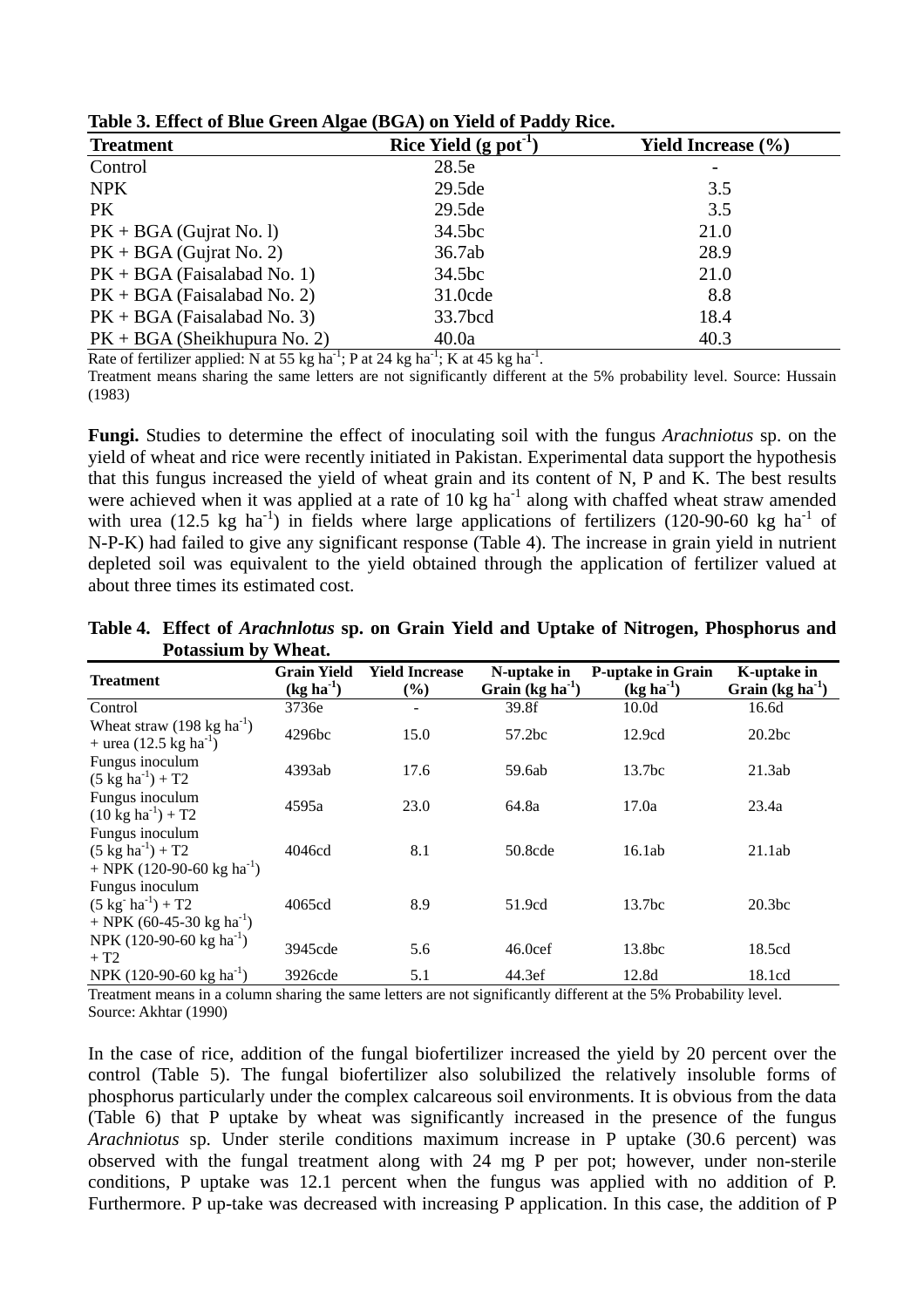may have stimulated the activity of indigenous soil microorganisms that were antagonistic toward *Arachniotus* sp.

| Table 5. Effect of the Addition of Arachnolus sp. on the Yield of Paddy Rice.                                                                                                                                                                                                                                                      |                                                  |      |  |
|------------------------------------------------------------------------------------------------------------------------------------------------------------------------------------------------------------------------------------------------------------------------------------------------------------------------------------|--------------------------------------------------|------|--|
| <b>Treatment</b>                                                                                                                                                                                                                                                                                                                   | Average Yield $(kg ha-1)$ Yield Increase $(\% )$ |      |  |
| Control                                                                                                                                                                                                                                                                                                                            | 3483                                             | -    |  |
| Chaffed wheat straw alone $+1\%$ N                                                                                                                                                                                                                                                                                                 | 3982                                             | 14.3 |  |
| Chaffed wheat straw + 1% $N + Arachniotus$ sp.                                                                                                                                                                                                                                                                                     | 4179                                             | 20.0 |  |
| $\mathbf{1}$ $\mathbf{1}$ $\mathbf{1}$ $\mathbf{1}$ $\mathbf{1}$ $\mathbf{1}$ $\mathbf{1}$ $\mathbf{1}$ $\mathbf{1}$ $\mathbf{1}$ $\mathbf{1}$ $\mathbf{1}$ $\mathbf{1}$ $\mathbf{1}$ $\mathbf{1}$ $\mathbf{1}$ $\mathbf{1}$ $\mathbf{1}$ $\mathbf{1}$ $\mathbf{1}$ $\mathbf{1}$ $\mathbf{1}$ $\mathbf{1}$ $\mathbf{1}$ $\mathbf{$ |                                                  |      |  |

**Table 5. Effect of the Addition of** *Arachniotus* **sp. on the Yield of Paddy Rice.** 

Source: Akhtar (1982)

| Table 6. Phosphorus Uptake by Wheat Grain as Influenced by the Application of Phosphorus |  |  |
|------------------------------------------------------------------------------------------|--|--|
| and a Fungus Inoculant (Arachniotus sp.) in Sterilized and Unsterilized Soils.           |  |  |

|                                        | <b>Sterilized Soil</b> |                           |                                   |                       | <b>Unsterilized Soil</b>  |                                   |
|----------------------------------------|------------------------|---------------------------|-----------------------------------|-----------------------|---------------------------|-----------------------------------|
| <b>Treatment</b><br>$(mg P kg-1 soil)$ | With<br><b>Fungus</b>  | Without<br><b>Fungus</b>  | <b>Increased</b><br><b>Uptake</b> | With<br><b>Fungus</b> | Without<br><b>Fungus</b>  | <b>Increased</b><br><b>Uptake</b> |
|                                        |                        | $(mg$ Pot <sup>-1</sup> ) | $\frac{6}{6}$                     |                       | $(mg$ Pot <sup>-1</sup> ) | $(\%)$                            |
|                                        | 120                    | 106                       | 13.2                              | 102                   | 91                        | 12.1                              |
|                                        | 143                    | 122                       | 17.2                              | 130                   | 114                       | 14.0                              |
| 24                                     | 163                    | 125                       | 30.6                              | 148                   | 131                       | 13.0                              |
| 48                                     | 159                    | 131                       | 21.4                              | 136                   | 147                       | $-7.5$                            |

Source: Rashid *et al*. (1985).

*Azospirillum*. An isolate of *Azospirillum* was used in the inoculation of wheat seed (Table 7) and showed that *Azospirillum* alone increased wheat grain yield by 47.9 percent over the control. However, when *Azospirillum* was applied in combination with P and NP, grain yields increased by 28.4 and 14.2 percent, respectively, compared with the application of P and NP alone.

| <b>Treatment</b>      | Grain Yield $(g$ pot <sup>-1</sup> ) | Yield Increase $(\% )$   |
|-----------------------|--------------------------------------|--------------------------|
| Control               | 27.1                                 | $\overline{\phantom{0}}$ |
| Azospirillum          | 40.1                                 | 47.9                     |
| P                     | 35.2                                 | $\overline{\phantom{a}}$ |
| $P + A z o$ spirillum | 45.2                                 | 28.4                     |
| NP                    | 43.4                                 | $\overline{\phantom{a}}$ |
| $NP + Azospirillum$   | 49.6                                 | 14.2                     |

### **Table 7. Effect of Fertilizer Treatment with and without** *Azospirillum* **on Yield of Wheat.**

Source: Azad (1990)

**Green Manure.** A three-year study was conducted to evaluate green manures as a substitute for synthetic N fertilizer in a rice-wheat rotation. Green manure crops grown for 35 days (Table 8) were incorporated into the soil before transplanting rice. N was applied at 87 kg ha<sup>-1</sup> (50 percent from green manure and 50 percent from urea) along with a basal application of P and K fertilizers. Following rice, a wheat crop was sown to determine the residual effect of the organic amendments compared with the recommended application of fertilizer on wheat. All green manures improved rice yields considerably; however, the average maximum paddy yield was achieved with sunnhemp. The lowest yield, except for the control, was recorded with urea alone. This result clearly demonstrates the benefit of green manure plus urea over chemical fertilizer alone. Similar results were obtained after planting a second crop of wheat,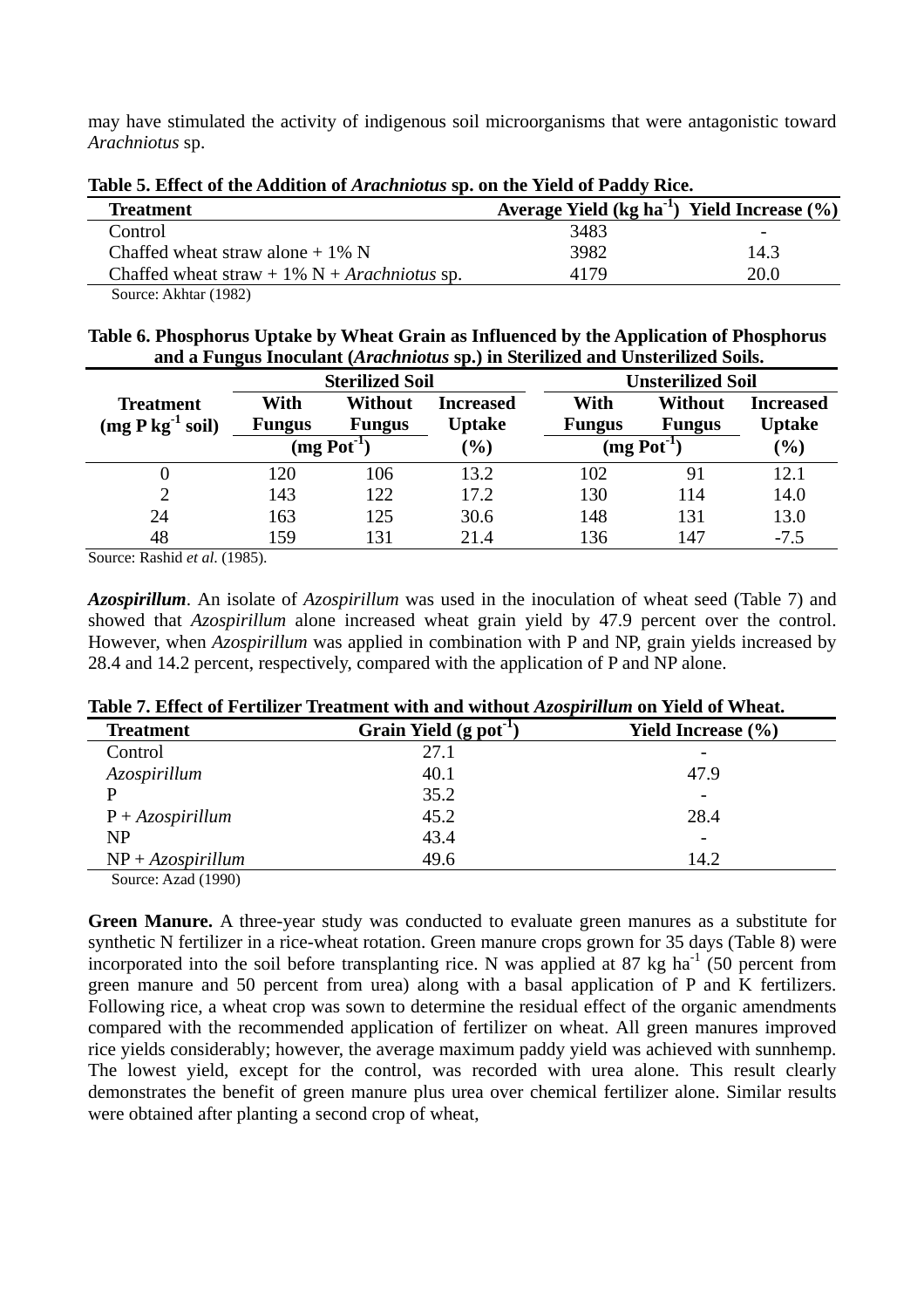| <b>Treatment</b>         | <b>Total N Applied</b><br>$(kg ha^{-1})$ | <b>Rice Yield</b><br>$(t \text{ ha}^{-1})$ | <b>Wheat Yield</b><br>$(t \, ha^{-1})$ |
|--------------------------|------------------------------------------|--------------------------------------------|----------------------------------------|
| Control (no nitrogen)    |                                          | 3.01                                       | 2.32                                   |
| Urea only (no GM)        | 87                                       | 4.68                                       | 2.93                                   |
| $GM(S. aculeata) + urea$ | 87                                       | 5.01                                       | 4.31                                   |
| $GM(S. rostrata) + urea$ | 87                                       | 5.25                                       | 3.64                                   |
| $GM$ (Sunnhemp) + urea   | 87                                       | 5.29                                       | 4.40                                   |
| $GM(Guara) + urea$       | 87                                       | 5.19                                       | 4.65                                   |

**Table 8. Effect of Green Manure on Rice Yield and Residual Effect on Wheat Grain Yield.** 

Source: Hussain and Jilani (1991)

**Sugar Industry Waste Compost.** The application of composted sugar industry wastes increased the grain yield of wheat (Table 9). The average maximum grain yield was obtained with  $NP +$ compost at 10 t ha<sup>-1</sup>. In general, all the treatments significantly increased the organic matter content of the soil. The results indicated that composted sugar industry waste can be used successfully to improve crop yields as well as soil fertility and productivity.

**Table 9. Effect of Composted Sugar Industry Waste on Wheat Grain Yield and Soil Organic Matter Content.** 

| <b>Treatment</b>                        | Grain Yield $(q \, ha^{-1})$ | Soil O.M. $(\% )$ |
|-----------------------------------------|------------------------------|-------------------|
| Control                                 | 28.1d                        | 0.53d             |
| <b>NP</b>                               | 49.1 <sub>b</sub>            | 0.54d             |
| Compost at $5$ t ha <sup>-1</sup>       | 37.4c                        | 0.76c             |
| Compost at $10$ t ha <sup>-1</sup>      | 44.3b                        | 0.88b             |
| $NP$ + compost at 5 t ha <sup>-1</sup>  | 63.5a                        | 0.78c             |
| $NP + Compost$ at 10 t ha <sup>-1</sup> | 66.3a                        | 0.94a             |

 Treatment means in a column sharing the same letters are not significantly different at the 5% probability level. Source: Azad (1989)

**Farmyard Manure.** Regular additions of organic materials such as animal manures and crop residues are very important in maintaining the tilth, fertility and productivity of the soil. The data (Table 10) show that the application of farmyard manure (FYM) increased the yield of fresh biomass of maize both in "normal" and saline-sodic soils. The addition of green manure produced higher yields than FYM, especially at low rates of fertilizer N.

**Table 10. Effect of Farmyard Manure on Yield of Fresh Biomass of Maize under Normal and Saline-Sodic Conditions.** 

| $\bf{FYM}$ (t ha <sup>-1</sup> ) | Normal Soil $(g$ pot <sup>-1</sup> ) | Saline-Sodic (g pot <sup>-1</sup> ) |
|----------------------------------|--------------------------------------|-------------------------------------|
|                                  | 350                                  | 223                                 |
|                                  | 410                                  | 240                                 |
|                                  | 462                                  | 275                                 |
| 8                                | 504                                  |                                     |

Source: Ali (1990)

**Poultry Manure.** Poultry manure (PM) increased rice yields over the control (no fertilizer) and N alone. Similarly there was much improvement in paddy yield with the application of PM plus NP over NP alone, although total N applied in both the cases was same (Table 12). The average maximum yield was obtained from PM application (1/4 N as prilled urea. and 3/4 N as PM) coupled with NPK, followed by a second PM application  $(1/2 N)$  as prilled urea and  $1/2 N$  as PM) coupled with NPK.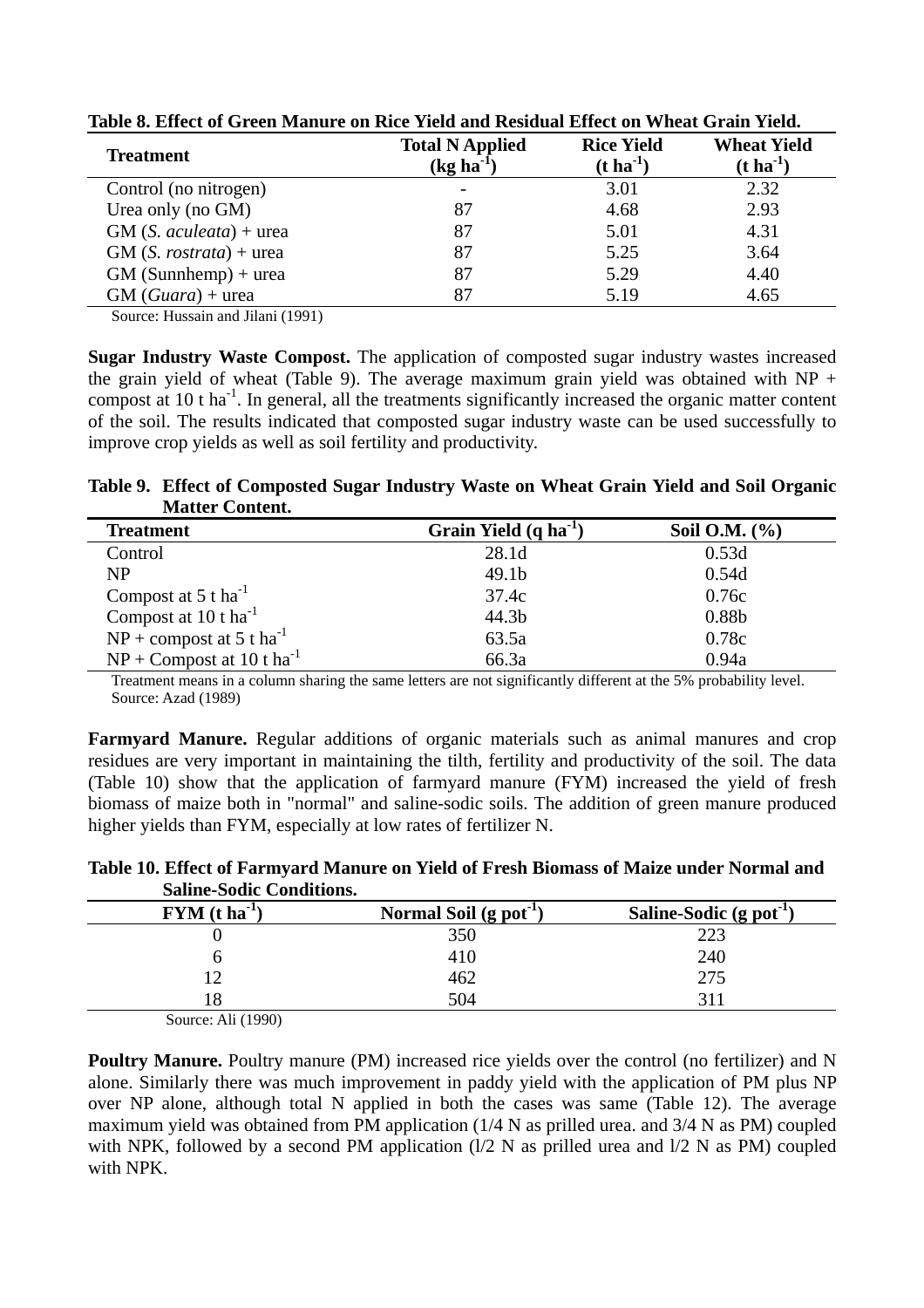| Fertilizer Level (kg ha <sup>-1</sup> ) |         |           |                |            |  |  |
|-----------------------------------------|---------|-----------|----------------|------------|--|--|
| Control                                 | 75-60-0 | $75-90-0$ | $150 - 60 - 0$ | $150-90-0$ |  |  |
| 2200                                    | 3173    | 3297      | 3648           | 3774       |  |  |
| 1976                                    | 2873    | 3046      | 3624           | 3718       |  |  |
| 1637                                    | 2525    | 2812      | 3562           | 3627       |  |  |
|                                         |         |           |                |            |  |  |

#### **Table 11. Effect of Green Manure and Farmyard Manure on Fertilizer Use Efficiency of Rice Yield.**

Source: Mian *et al*. (1988)

|                | Table 12. Effect of Various Combinations of Chemical Fertilizers and Organic Amendments |  |  |  |
|----------------|-----------------------------------------------------------------------------------------|--|--|--|
| on Rice Yield. |                                                                                         |  |  |  |

| Treatment*                          | Rice Yield $(t \text{ ha}^{-1})$ |
|-------------------------------------|----------------------------------|
| Control                             | 0.76                             |
| N                                   | 1.63                             |
| PM (Full dose on N basis)           | 1.89                             |
| <b>NP</b>                           | 1.82                             |
| $NP + PM$ (1/2 N as PU; 1/2 as PM)  | 2.27                             |
| <b>NPK</b>                          | 2.02                             |
| $NPK + PM$ (1/2 N as PU; 1/2 as PM) | 2.32                             |
| $NPK + PM$ (1/4 N as PU; 3/4 as PM) | 2.75                             |
|                                     |                                  |

 \*PM - Poultry Manure; PU - Prilled Urea Source: Shahid (1990)

#### **References**

- Akhtar, C.M. 1982. A new biological approach to boost crop production. Pak. J. Agric. Sci. 19(1-2): 14-25.
- Akhtar, C.M. 1986. A study of stimulatory microbes to boost crop production. p 1-14. In Proc. of Symposium on World Food Day 1982. University of Agriculture, Faisalabad, Pakistan.
- Akhtar, C.M. 1990. A microbial approach to boost the crop yields. p 51-74. In Proc. of the National Seminar on Economic Revival of Small Farmers, March 4-5, 1989. University of Agriculture, Faisalabad, Pakistan.
- Ali, M. 1990. Growth Response of Maize to FYM in the Presence and Absence of NPK under Normal and Saline-Sodic Conditions. M.Sc. Thesis. Dept. of Soil Sci., University of Agriculture, Faisalabad, Pakistan.
- Azad, M.I. 1989. Cooperative research programme on improvement of soil productivity through biological means. p. 42. In Final Report, Soil Bacteriological Section (1983-89). AARI, Faisalabad, Pakistan.
- Azad, M.I. 1990. Comprehensive review of performance. p. 23. In A Report of Soil Bacteriology Section (1975-90). AARI, Faisalabad, Pakistan.
- Hussain, A. 1979. Effect of seed inoculation by *Azotobacter* on wheat growth. p. 189-201. In Wheat Research and Production in Pakistan. PARC, Islamabad, Pakistan.
- Hussain, A. 1983. Effect of nitrogen fixing blue-green algae on rice growth. p. 205-213. In Proc. National Seminar on Rice Research and Production. PARC, Islamabad, Pakistan.
- Hussain, A. and M. Arshad. 1984. Prospectives of soybean at Faisalabad. p. 27-34. In Seminar on Strategies for the Production of Pulses, Oil Seeds and Livestock. PARC, Islamabad, Pakistan.
- Hussain, A., M. Arshad, A. Hussain, and F. Hussain. 1987. Response of maize (*Zea mays*) to *Azotobacter* inoculation under fertilized and unfertilized conditions. Biol. Fert. Soils 4:73-77.